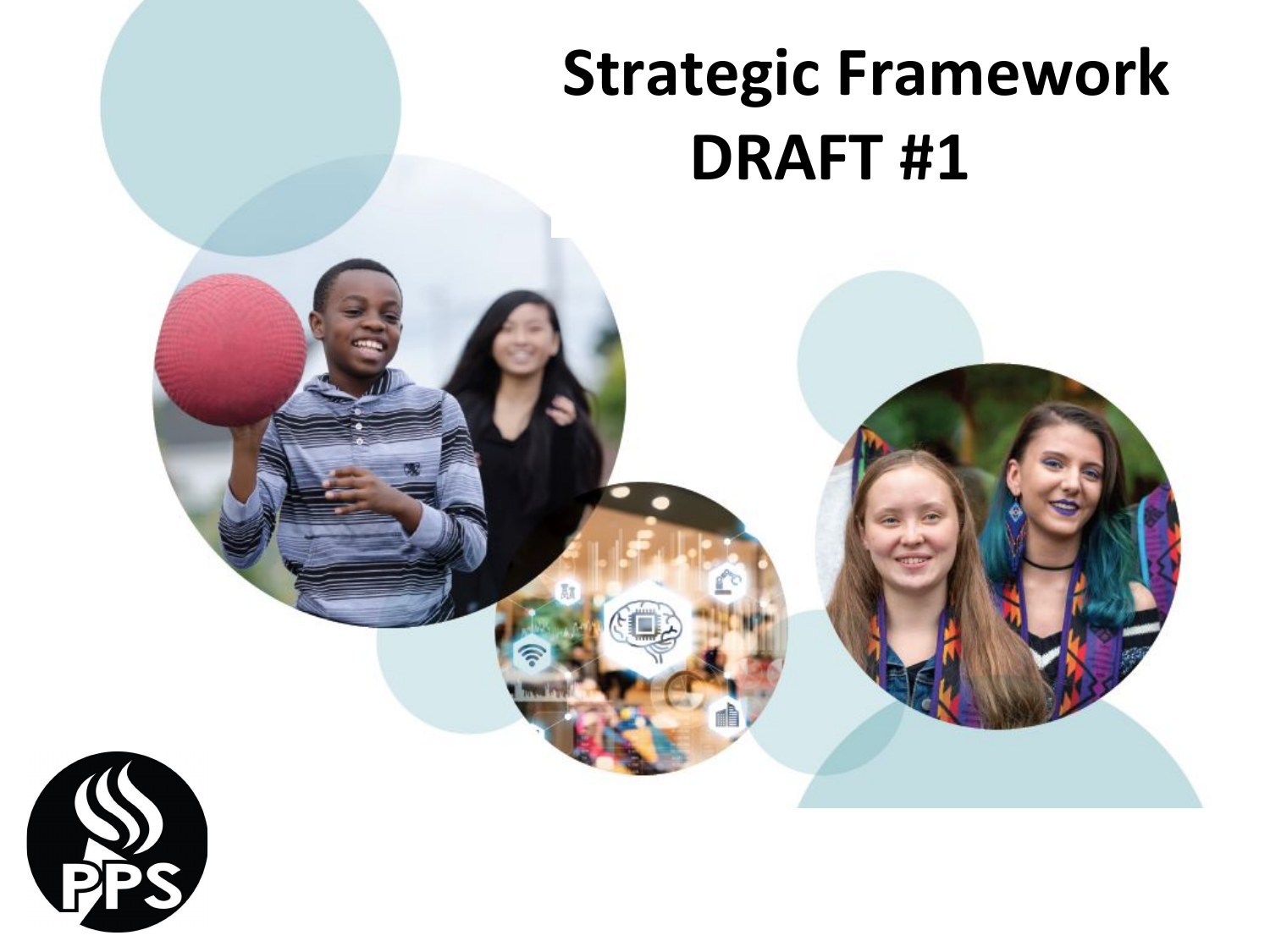# **Strategic Framework Informed by PPS ReImagined**

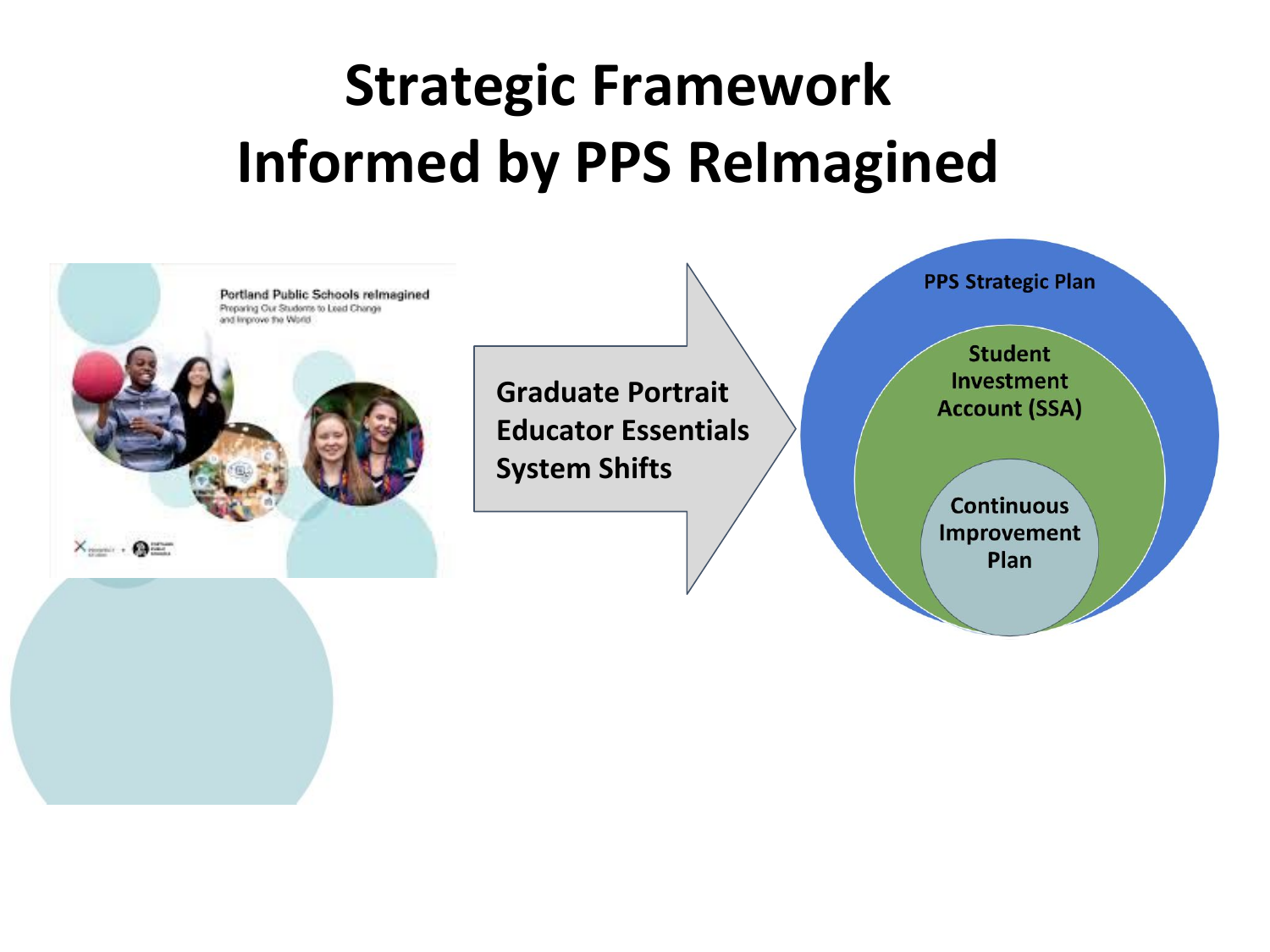### **Needs Assessment**

As part of the needs assessment process, Portland Public Schools established a series of engagement opportunities for our community. The following is a list of these events:

- 10/1 -10/30 Online community survey
- 10/1-10/30 Families experiencing homelessness outreach engagement
- Thursday 10/10 Leadership at Crown Plaza
- Thursday 10/17 Community Engagement at Lent 6:00-7:30 p.m.
- Saturday 10/19 Community Engagement co-sponsored by Coalition of Communities of Color at Faubion 9-10:30 a.m.
- Saturday 10/19 Focus Group Head Start 4800 NE 74<sup>th</sup> Ave 12:30-1:30 p.m.
- Monday 10/21 Focus Group Migrant Education 6700 NE Killingsworth St. 9:00-10:00 a.m.
- Monday 10/21 BESC Self-guided engagement 3:00-5:30 p.m.
- Tuesday 10/22 School based staff meetings
- Tuesday 10/22 Community Engagement co-sponsored by STAND for children at Roosevelt 6:00-7:30 p.m.
- Thursday 10/24 Community Engagement Special Ed/Mental and Behavioral Health Focus at Pioneer 6:00-7:30 p.m.
- Friday 10/25 TOSA engagement
- Tuesday 10/29 Focus Group SPED Spanish focus group at Rigler
- Tuesday 10/29 Head Start educator engagement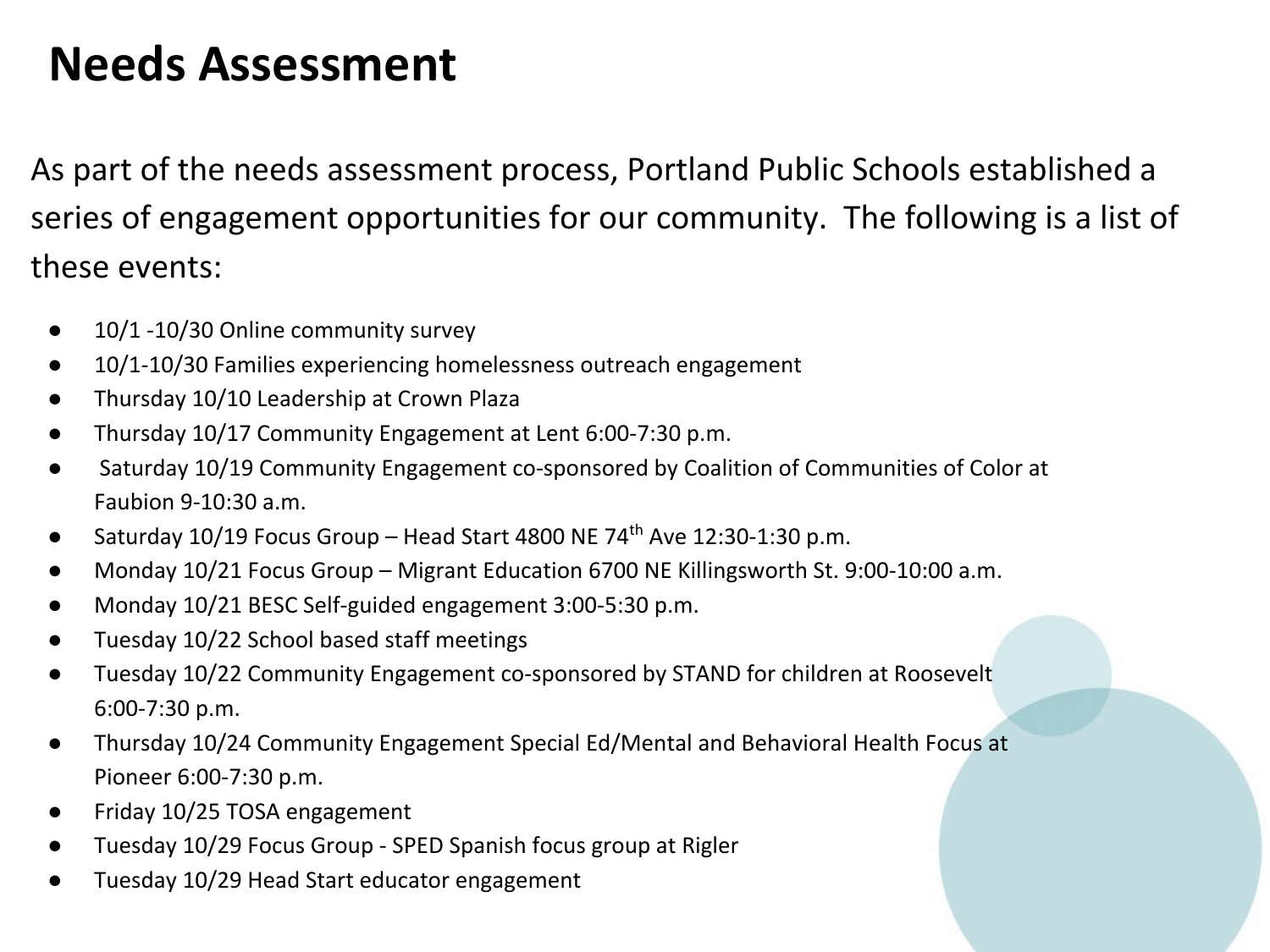## **Prominent Themes from Engagement & Surveys**

Community Engagement

- Social Emotional Learning
- Reducing academic disparities

PAT

- Class size
- Social Emotional Learning

Families in high need

- Coordination of services
- Social Emotional Learning

Administrators

- Reducing Academic disparities
- Social Emotional Learning

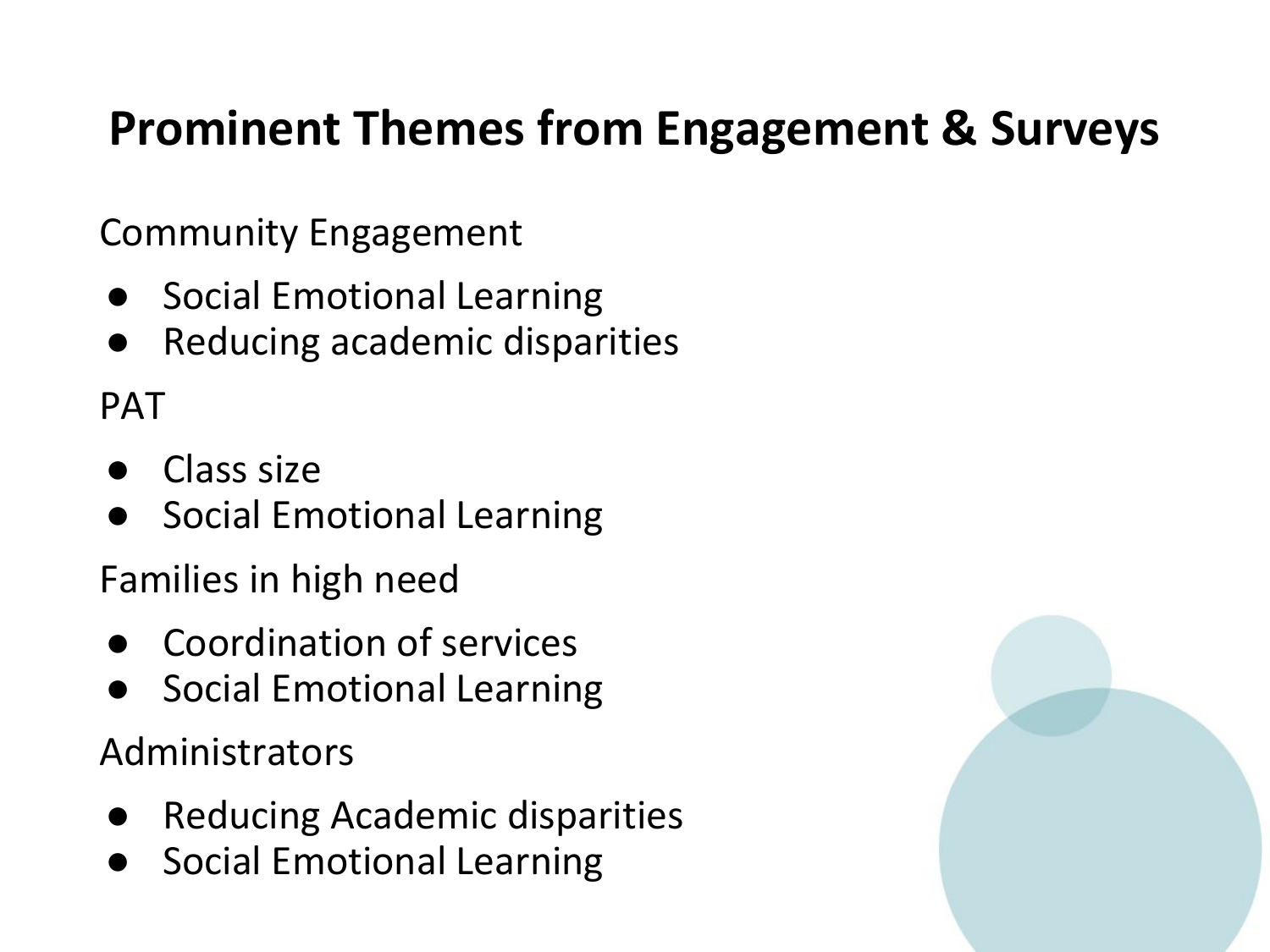# **Core Values**

# **Graduate Portrait**

- Students at the Center
- **Racial Equity and Social Justice**
- Honesty and Integrity
- Excellence
- Respect
- **Relationships**
- Creativity and Innovation
- Partnerships and Collaboration
- Grounded in the Spirit of Portland
- Joyful Learning and Leadership

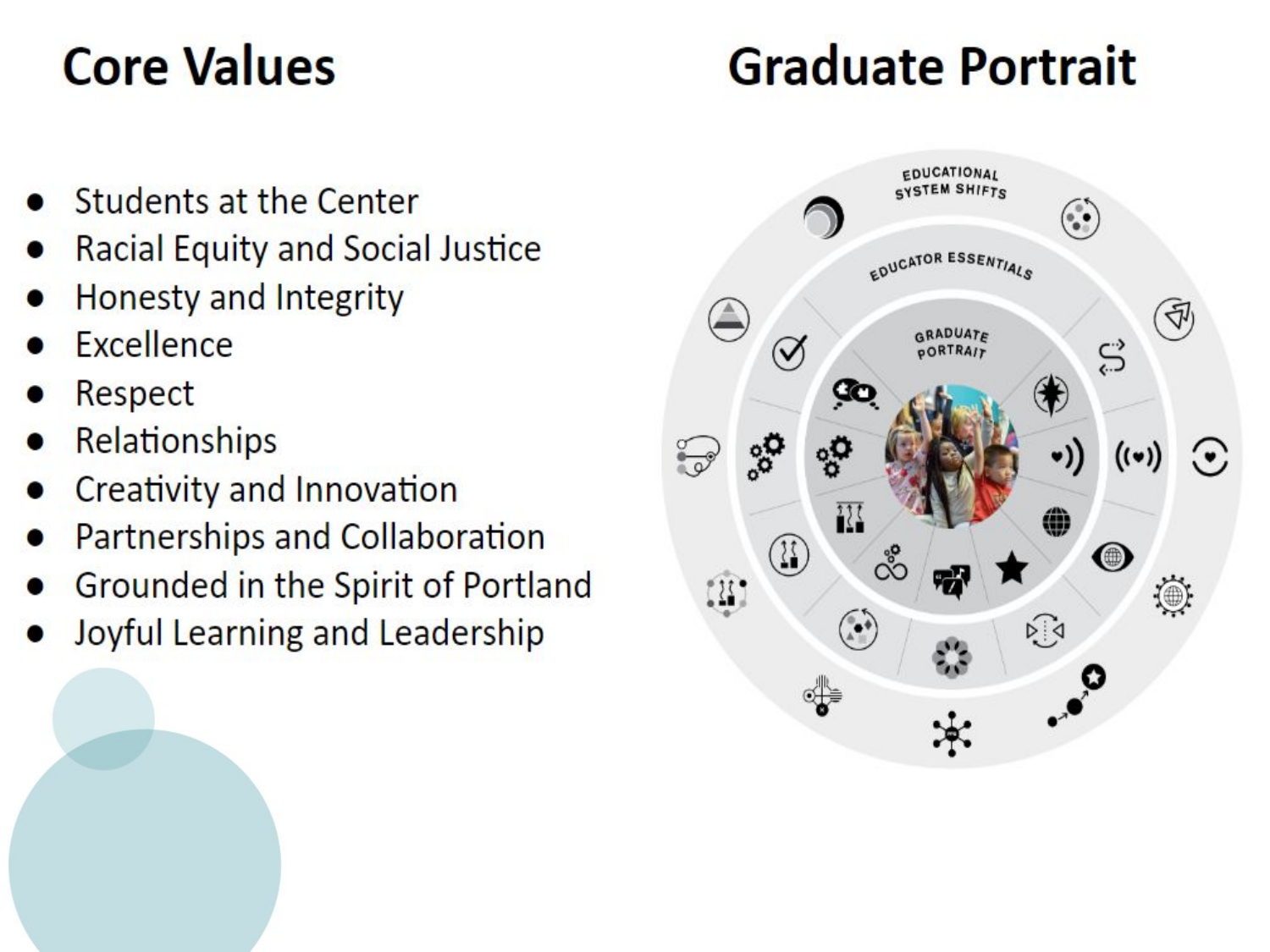### **Strategic Framework**

- Beginning with our visioning process and building a multiyear scaffold of system shifts in support of the graduate portrait and educator essentials
- Incorporating the heartbeat of the district of Racial Equity and Social Justice
- Surrounded by ongoing community engagement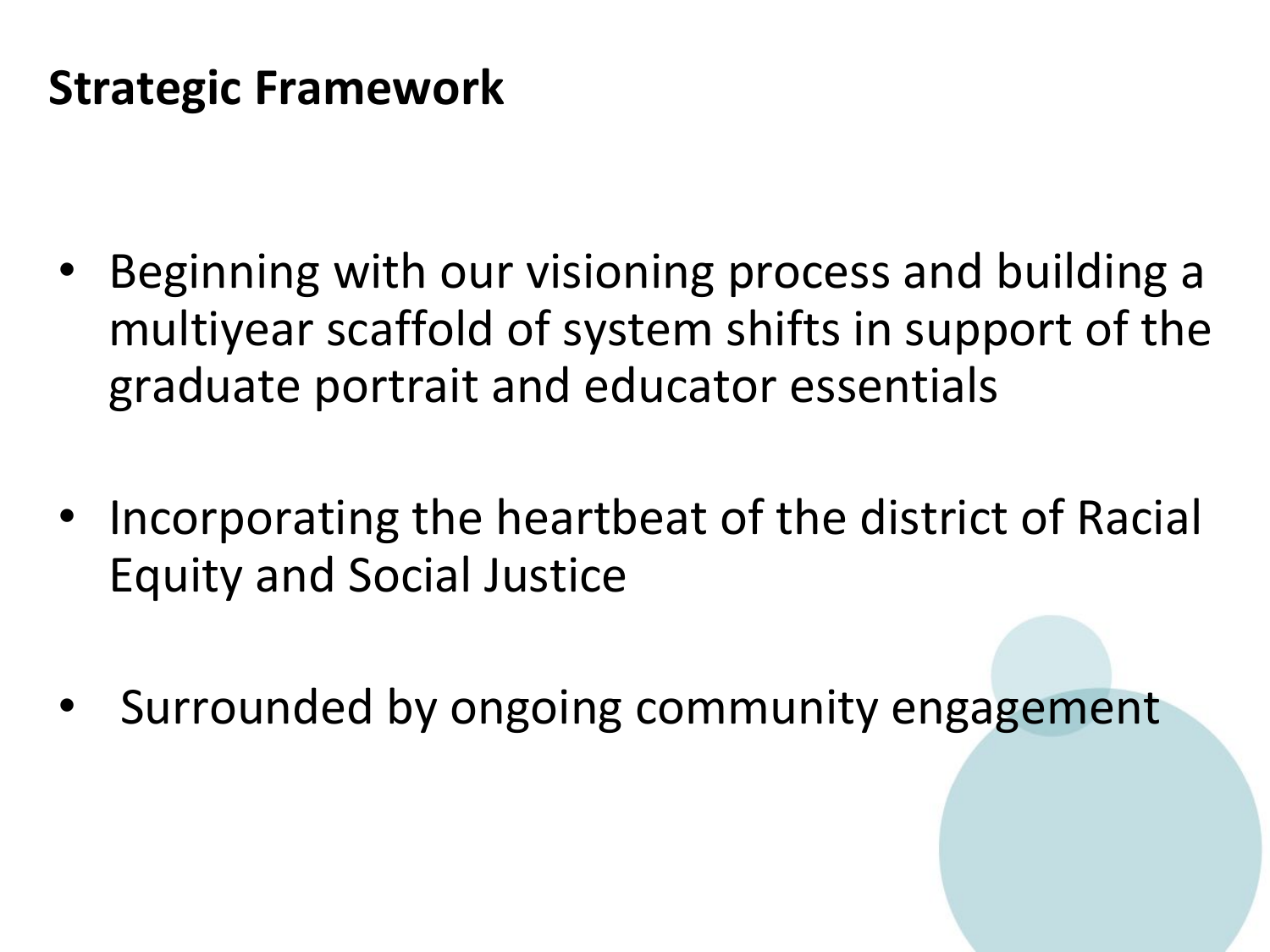### **Strategic Framework**

ana<br>Pana



### **ACADEMICS & STUDENT SUPPORTS**

Transform instruction so that all students experience deep learning and growth through culturally and linguistically sustaining teaching practices. Provide comprehensive continuum of supports that is responsive to student needs.

#### **HUMAN CAPITAL & CULTURE**



Maximize organizational efficiency and effectiveness by engaging in strategic efforts to recruit, retain, and support staff, build a diverse workforce, cultivate systemwide adult learning, and deepen a culture of wellness, collective impact, and equity.

#### **SAFE & MODERN SCHOOLS**

Safe, secure, and modern teaching, learning, and working environments. Ensure flexible. future-focused environments through seismic,, health, environmental, and safety upgrades. Further build IT infrastructure to support schools in redefining time and place for learning (e.g. personalized learning).

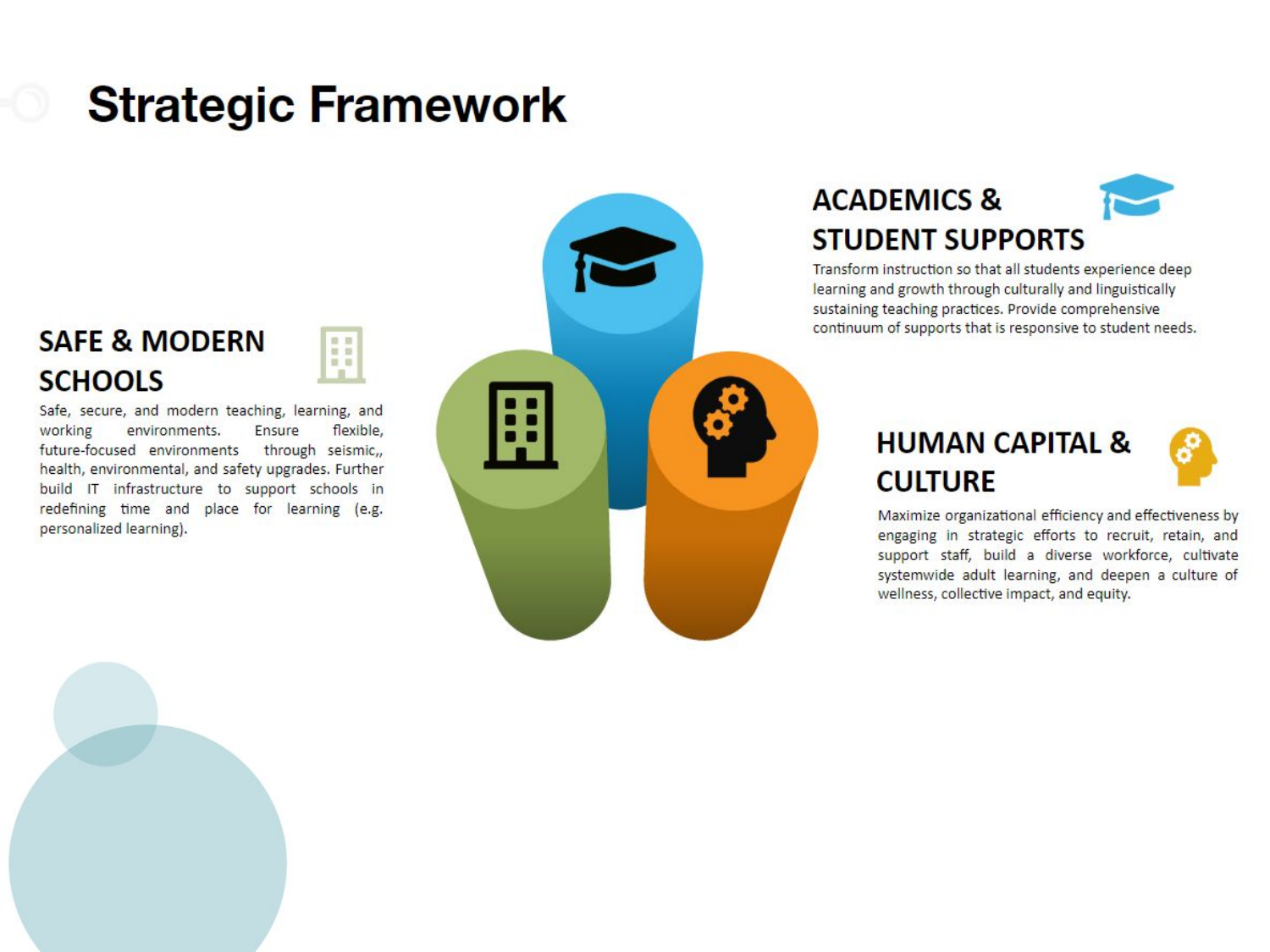

# **Academics & Student Supports**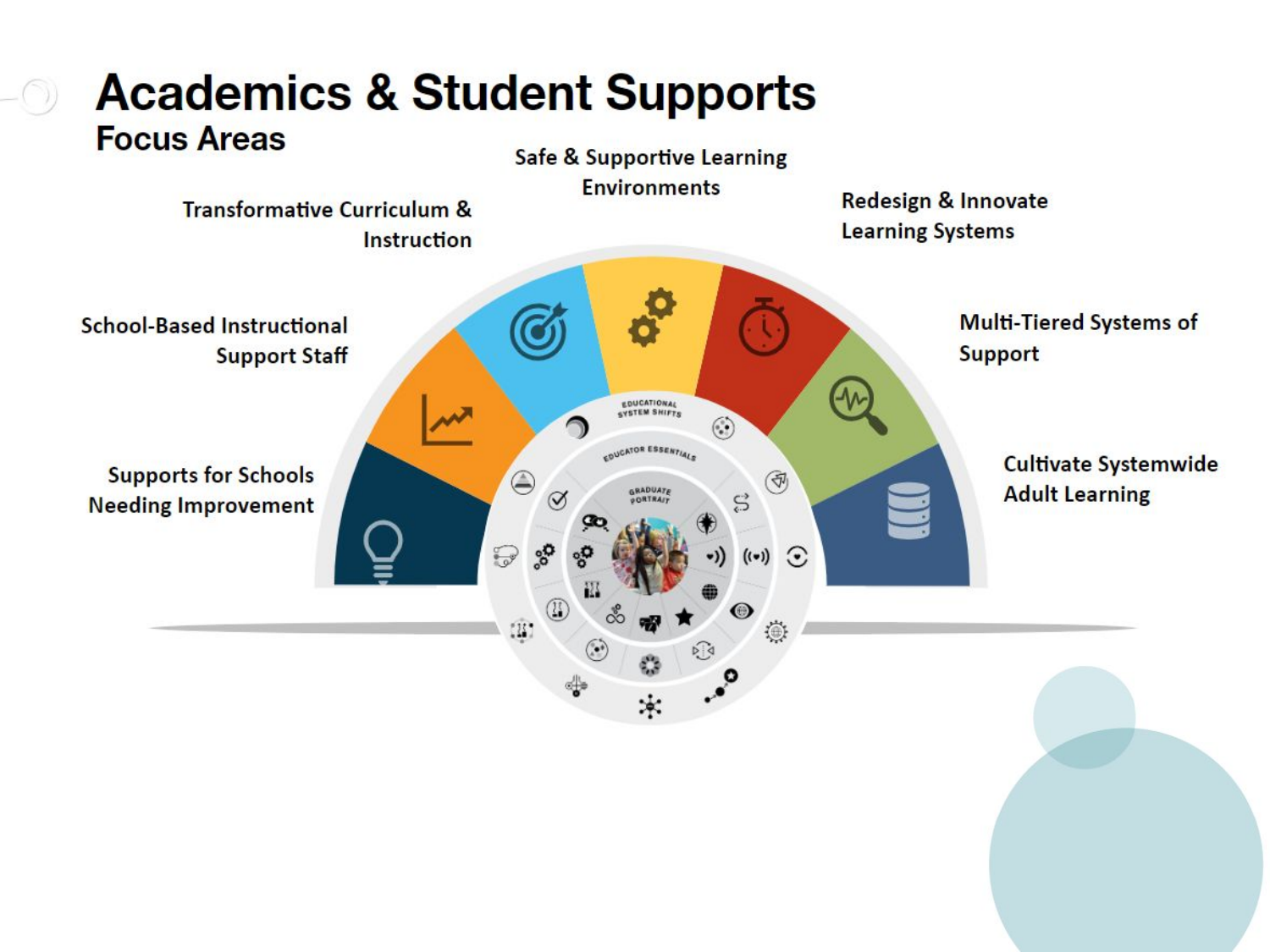

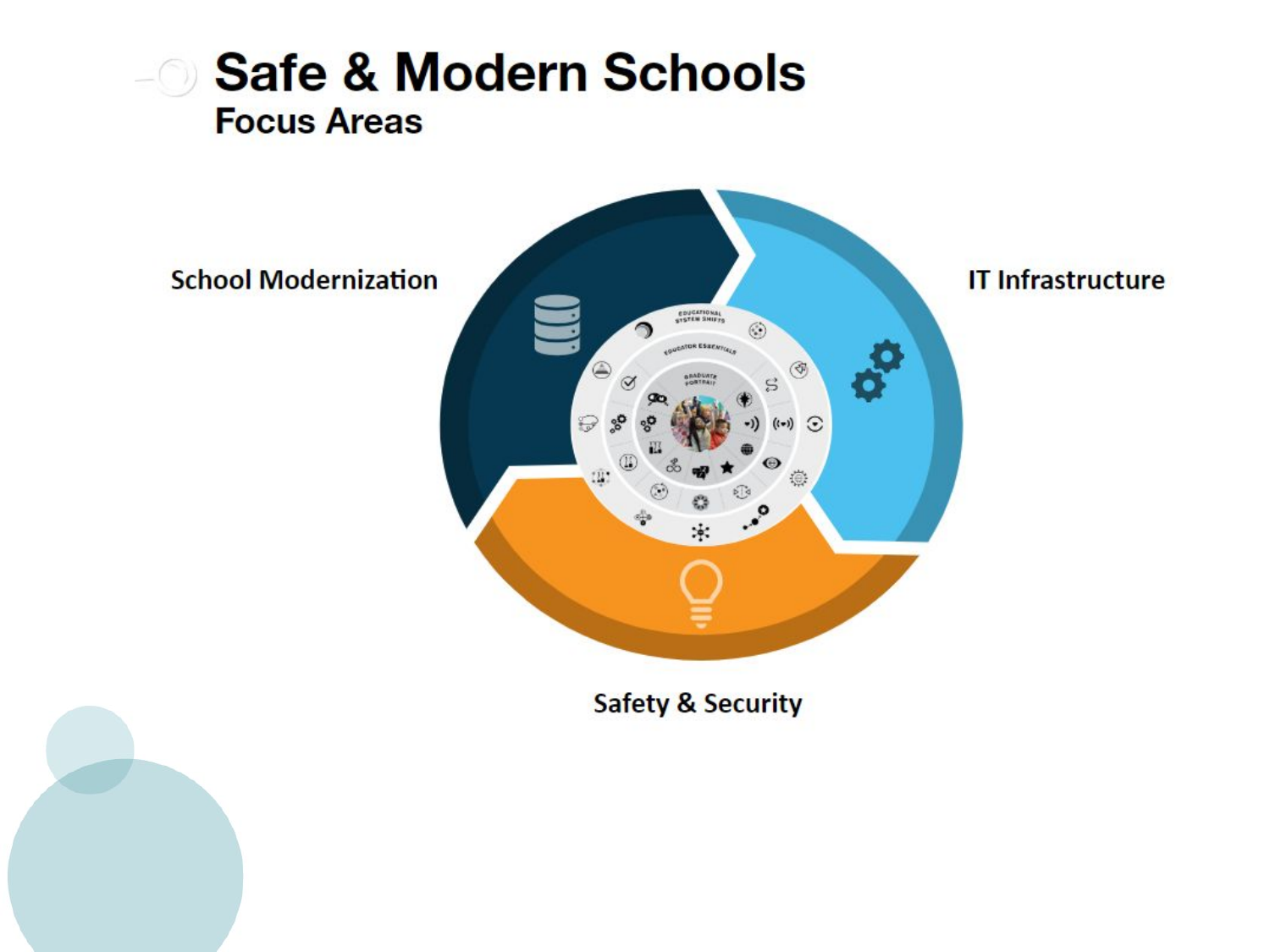### **Human Capital & Culture Focus Areas**

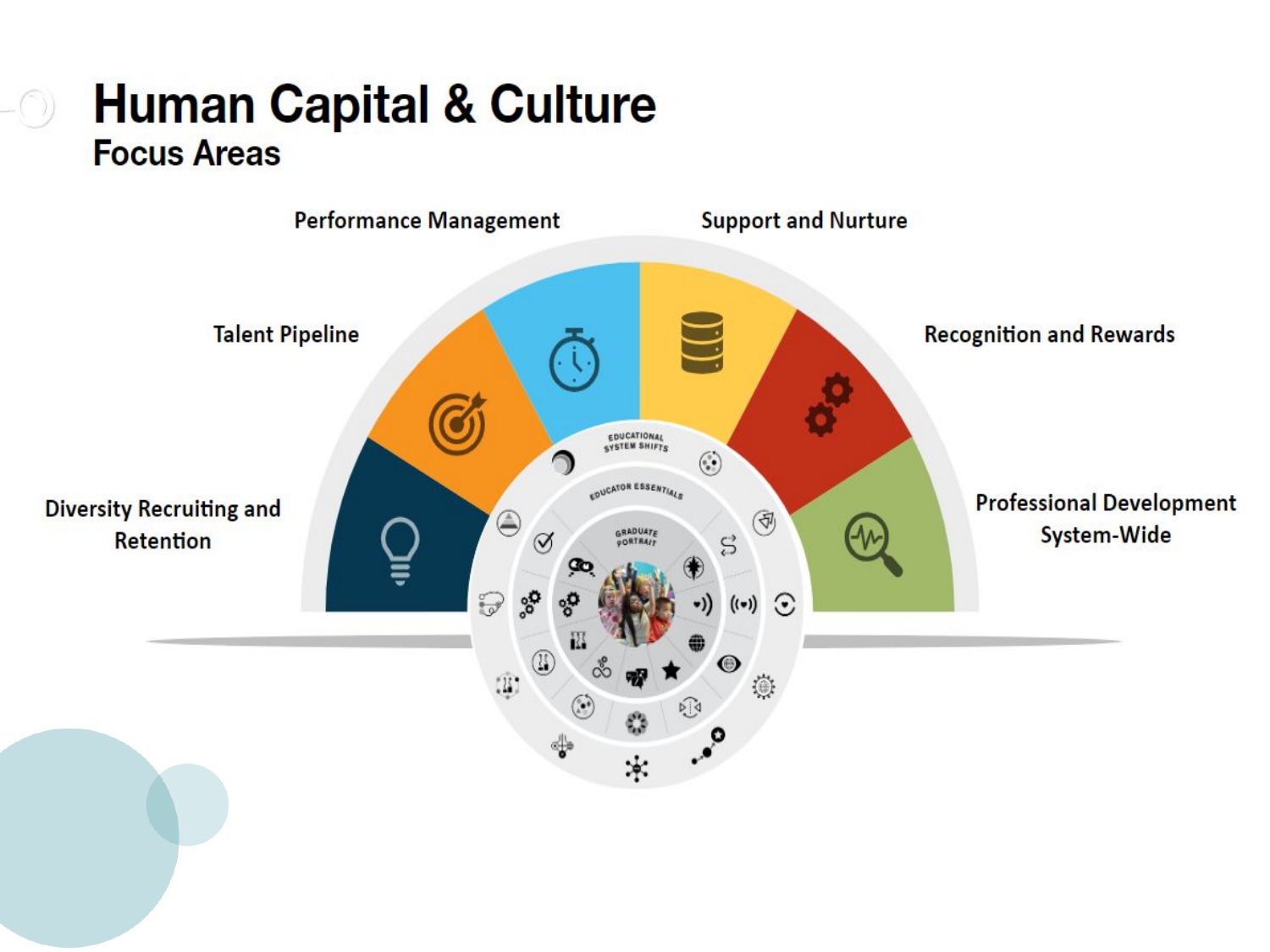# **Board Goals**

#### **Fifth Grade Mathematics**

To close achievement gaps, we must accelerate growth for our underserved students of color, moving from 41% of students of our underserved students of color meeting growth (2018-2019 baseline) to 60% meeting or exceeding growth expectations, as measured by Measures of Academic Progress (MAP), by the spring of 2022.

#### **Third Grade Reading**

To close achievement gaps, we must accelerate growth for our underserved students of color. moving from 44% of our underserved students of color meeting growth to 60% meeting or exceeding growth expectations (as measured by Measures of Academic Progress) by the spring of 2022



#### Eighth Grade Graduate Portrait

By the spring of 2022, Portland Public Schools 8th grade students will move from 44% meeting proficiency in both English Language Arts and Mathematics (2018-2019 baseline) to 51% meeting proficiency in both subjects as measured by Smarter Balanced Assessment Consortium (SBAC).

#### Post-Secondary Readiness / **Ready for College & Career**

By the spring of 2022, Portland Public Schools graduates, who are underserved students of color, will move from 50.3% (current 2018-2019 baseline) to 56% successfully completing one or more of the post-secondary indicators.4